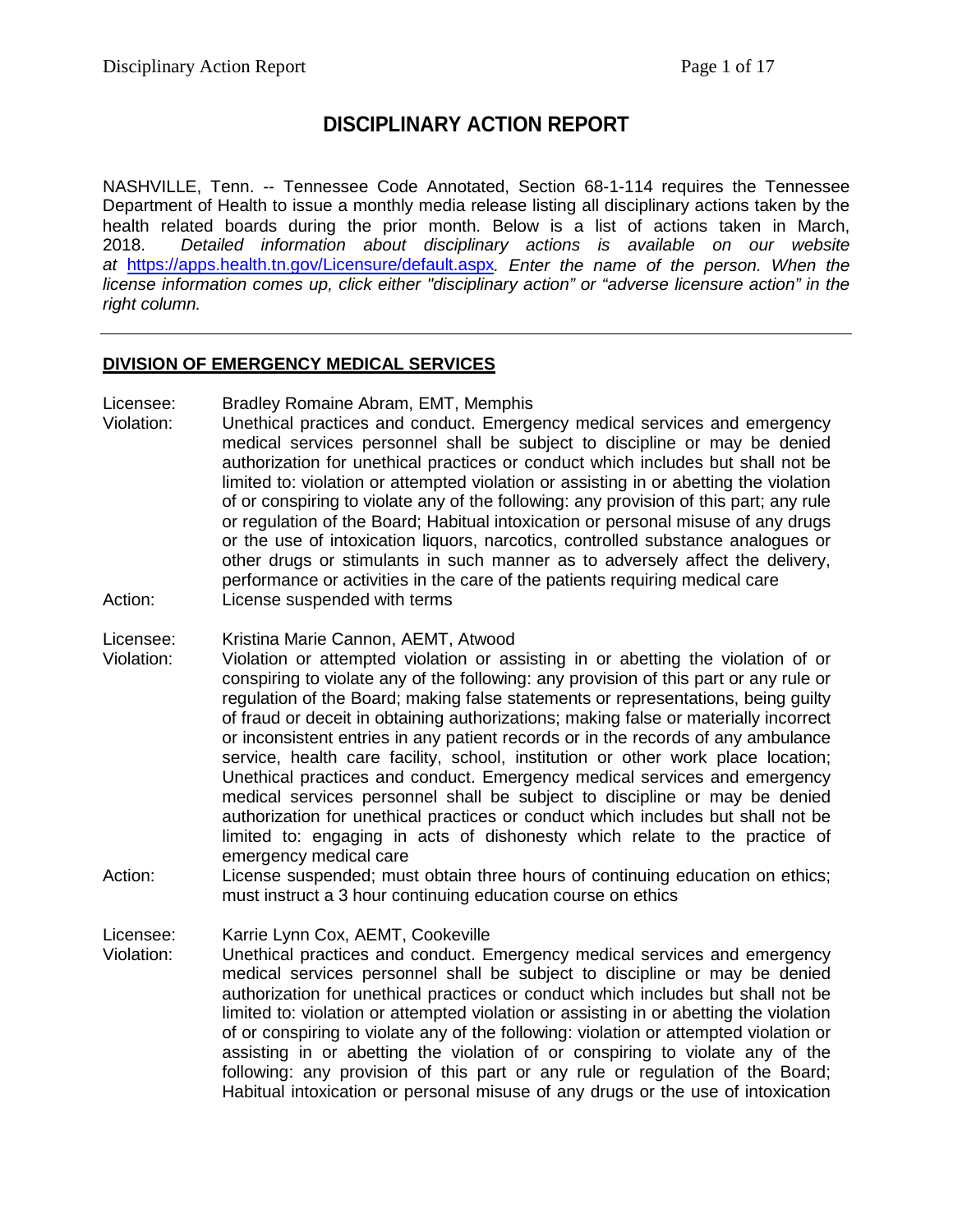liquors, narcotics, controlled substance analogues or other drugs or stimulants in such manner as to adversely affect the delivery, performance or activities in the care of the patients requiring medical care Action: License voluntarily surrendered Licensee: William Randall England, EMT, Hermitage Violation: Violation or attempted violation or assisting in or abetting the violation of or conspiring to violate any of the following: any provision of this part; any rule or regulation of the Board; any criminal statute of any state or Canadian province, or of the United States or Canada which involves moral turpitude or reflects upon the person's ability to fulfill such person's responsibilities under this part Action: License suspended with terms Licensee: Markus B. Hornsby, EMT, Madison Violation: Failed to pay student loans in full or through a payment plan approved by TSAC Action: License suspended Licensee: Wesley S. Profitt, Paramedic, Lobelville Violation: Unethical practices and conduct. Emergency medical services and emergency medical services personnel shall be subject to discipline or may be denied authorization for unethical practices or conduct which includes but shall not be limited to: violation or attempted violation or assisting in or abetting the violation of or conspiring to violate any of the following: any provision of this part; any rule or regulation of the Board Action: License suspended with terms Licensee: Winston Wesley Wright, AEMT, Chattanooga Violation: Unethical practices and conduct. Emergency medical services and emergency medical services personnel shall be subject to discipline or may be denied authorization for unethical practices or conduct which includes but shall not be limited to: violation or attempted violation or assisting in or abetting the violation of or conspiring to violate any of the following: any provision of this part; any rule or regulation of the Board; Habitual intoxication or personal misuse of any drugs or the use of intoxication liquors, narcotics, controlled substance analogues or other drugs or stimulants in such manner as to adversely affect the delivery, performance or activities in the care of the patients requiring medical care; Action: License suspended with terms

#### **BOARD FOR LICENSING HEALTH CARE FACILITIES**

Licensee: Chandler House, ACLF, Jefferson City Violation: Violated the provisions of rule 1200-08-25-.07(5)(b); to wit: an ACLF shall provide personal services as follows: ensure that all drugs and biologicals shall be administered by a licensed professional operation within the scope of the professional license and according to the resident's plan of care Action: Assessed civil penalty in the amount of \$500.00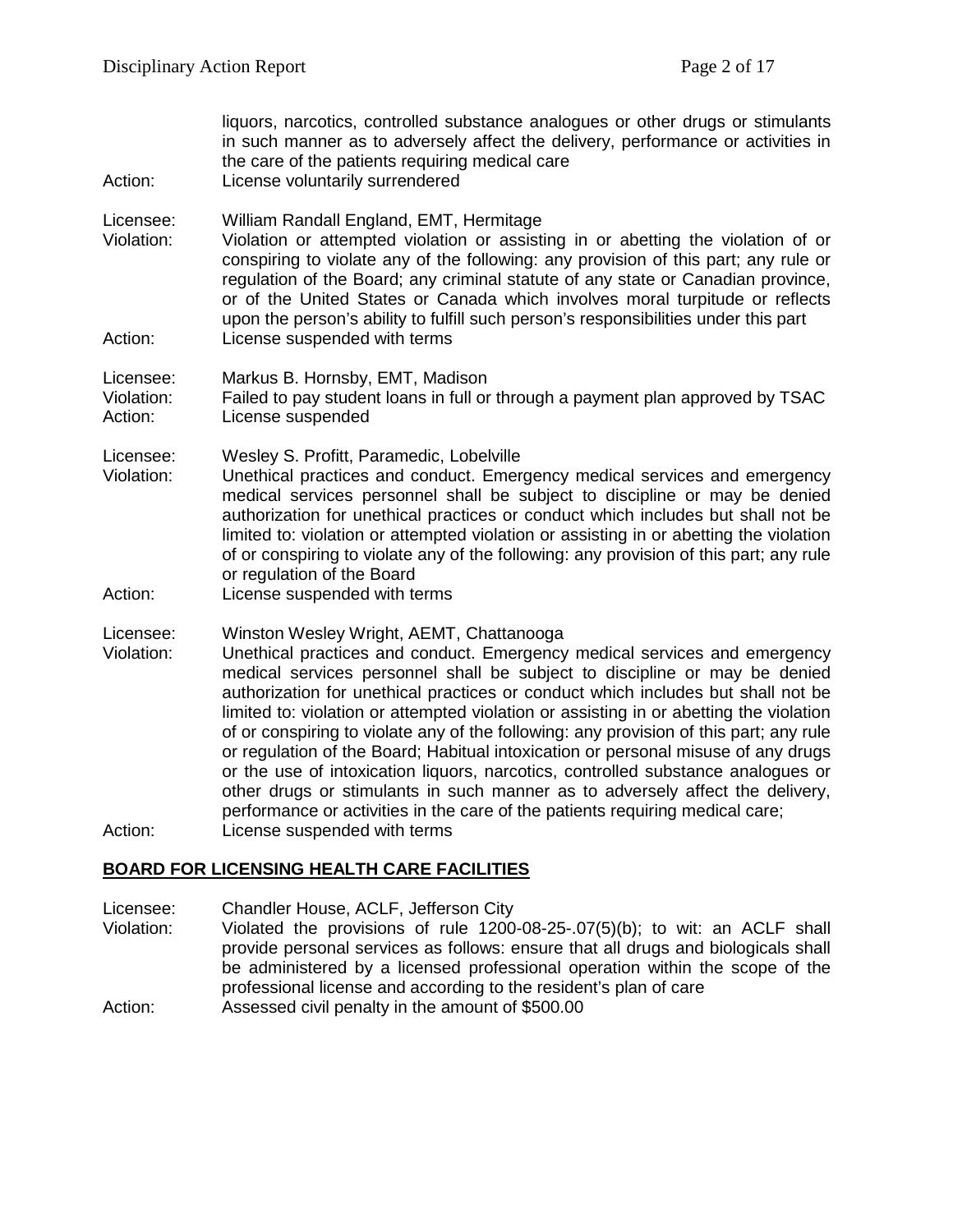# **TENNESSEE MASSAGE LICENSURE BOARD**

Licensee: \*\*A Better You LLC, Establishment, Chattanooga Violation: Failure to timely renew license Action: Assessed civil penalty in the amount of \$100.00 *\*\*Delayed Reporting, license disciplined February 2018*

Licensee: \*\*Christine Ackerson, LMT, Fairview<br>Violation: Failed to obtain 4 hours of continuing

Failed to obtain 4 hours of continuing education, which includes 2 hours relating to Tennessee statues and rules and either 2 hours pertaining to the management of practicing massage therapy, or to professional ethics, or to substance abuse

Action: Must obtain 4 hours of continuing education, which includes 2 hours relating to Tennessee statues and rules and either 2 hours pertaining to the management of practicing massage therapy, or to professional ethics, or to substance abuse along with an additional 6 hours of continuing education; assessed civil penalty in the amount of \$250.00

*\*\*Delayed Reporting, license disciplined February 2018*

| Licensee:                                                     | **Tyrus Wells Arthur, LMT, Nashville             |  |
|---------------------------------------------------------------|--------------------------------------------------|--|
| Violation:                                                    | Failed to timely renew license                   |  |
| Action:                                                       | Assessed civil penalty in the amount of \$200.00 |  |
| <i>**Delayed Reporting, license disciplined February 2018</i> |                                                  |  |

| Licensee:  | **Amanda Dawn Bolli, LMT, Maryville                                             |
|------------|---------------------------------------------------------------------------------|
| Violation: | Failed to obtain 3 hours of continuing education                                |
| Action:    | Must obtain 3 hours of continuing education along with an additional 6 hours of |
|            | continuing education; assessed civil penalty in the amount of \$225.00          |
|            | <i>**Delayed Reporting, license disciplined February 2018</i>                   |

| Licensee:  | **Joanne Maria Cavanagh, LMT, Nashville                       |
|------------|---------------------------------------------------------------|
| Violation: | Failed to timely renew license                                |
| Action:    | Assessed civil penalty in the amount of \$300.00              |
|            | <i>**Delayed Reporting, license disciplined February 2018</i> |

Licensee: \*\*Autumn Dawn Fields, LMT, Lebanon Violation: Failure to obtain 25 hours of continuing education, which includes 2 hours relating to Tennessee statues and rules and either 2 hours pertaining to the management of practicing massage therapy, or to professional ethics, or to substance abuse Action: Must obtain 31 hours of continuing education, which includes 2 hours relating to Tennessee statues and rules and either 2 hours pertaining to the management of practicing massage therapy, or to professional ethics, or to substance abuse along with an additional 6 hours of continuing education; assessed civil penalty in the amount of \$775.00

*\*\*Delayed Reporting, license disciplined February 2018*

Licensee: \*\*Cassandra Ratcliffe Freschi, LMT, Unicoi

Violation: Failure to obtain 25 hours of continuing education, which includes 2 hours relating to Tennessee statues and rules and either 2 hours pertaining to the management of practicing massage therapy, or to professional ethics, or to substance abuse Action: Must obtain 31 hours of continuing education, which includes 2 hours relating to Tennessee statues and rules and either 2 hours pertaining to the management of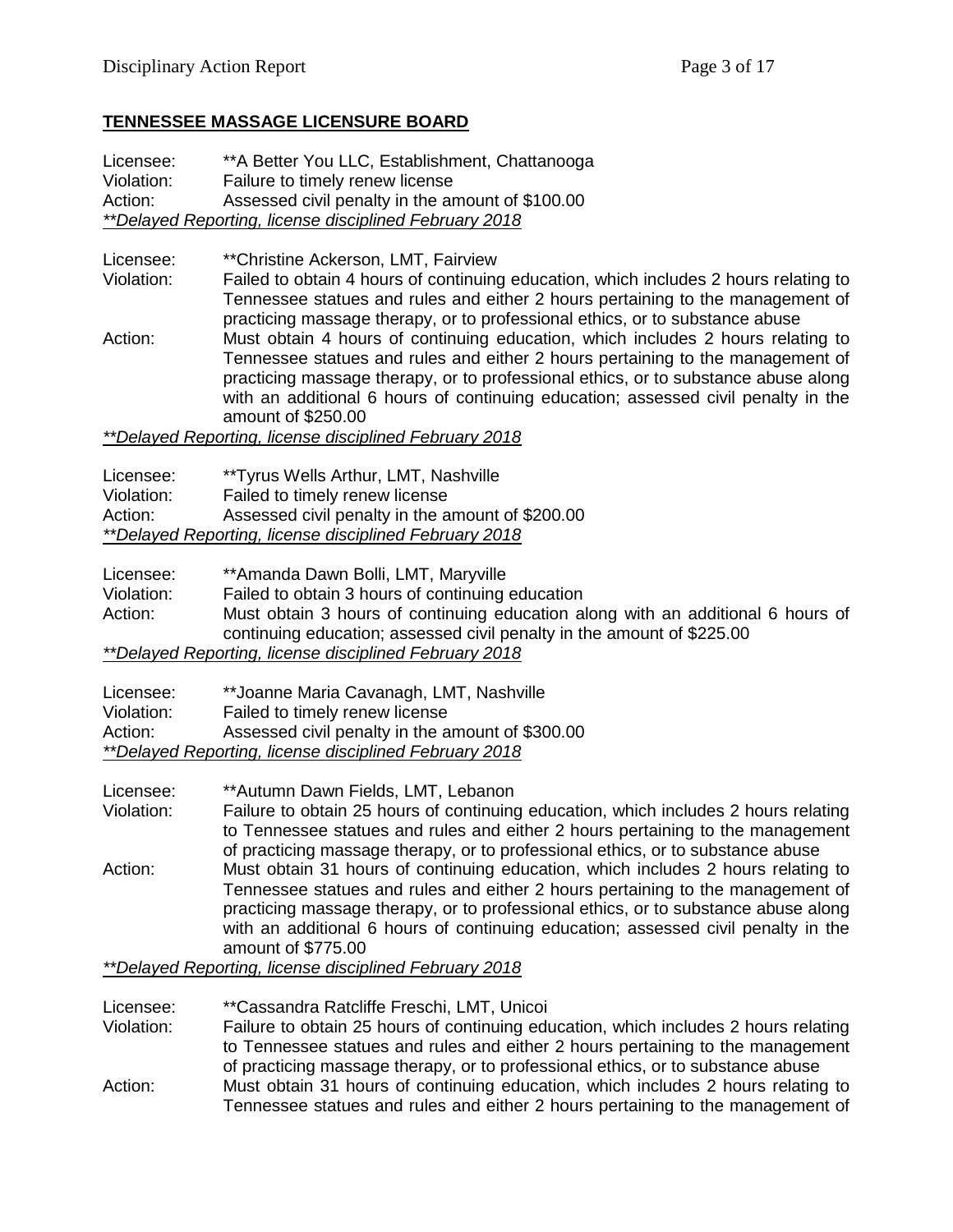practicing massage therapy, or to professional ethics, or to substance abuse along with an additional 6 hours of continuing education; assessed civil penalty in the amount of \$775.00

*\*\*Delayed Reporting, license disciplined February 2018*

| Licensee:                                                     | **Deryk Julian Harvey, LMT, Knoxville         |
|---------------------------------------------------------------|-----------------------------------------------|
| Violation:                                                    | Failure to timely renew license               |
| Action:                                                       | Assessed civil penalty in the amount of \$300 |
| <i>**Delayed Reporting, license disciplined February 2018</i> |                                               |

Licensee: \*\*Rebekah DeAvila Hudson-Head, LMT, Clarksville

- Violation: Failure to obtain 2 hours of continuing education, which includes 2 hours relating to Tennessee statues and rules
- Action: Must obtain 2 hours of continuing education, which includes 2 hours relating to Tennessee statues and rules along with an additional 6 hours of continuing education; assessed civil penalty in the amount of \$200.00

*\*\*Delayed Reporting, license disciplined February 2018*

- Licensee: \*\*Heather Lyng Hunnicutt, LMT, Hixson
- Violation: Failure to obtain 2 hours of continuing education, which includes 2 hours relating to Tennessee statues and rules
- Action: Must obtain 2 hours of continuing education, which includes 2 hours relating to Tennessee statues and rules along with an additional 6 hours of continuing education; assessed civil penalty in the amount of \$200.00

*\*\*Delayed Reporting, license disciplined February 2018*

| Licensee:  | **Doris Marlene Jabaley, LMT, Sevierville                                        |
|------------|----------------------------------------------------------------------------------|
| Violation: | Failure to obtain 11 hours of continuing education                               |
| Action:    | Must obtain 11 hours of continuing education along with an additional 6 hours of |
|            | continuing education; assessed civil penalty in the amount of \$425.00           |
|            | **Delayed Reporting, license disciplined February 2018                           |

- Licensee: \*\*Anna Grace McCarter (Patterson), LMT, Sevierville<br>Violation: Failure to obtain 25 hours of continuing education, w Failure to obtain 25 hours of continuing education, which includes 2 hours relating
- to Tennessee statues and rules and either 2 hours pertaining to the management of practicing massage therapy, or to professional ethics, or to substance abuse Action: Must obtain 31 hours of continuing education, which includes 2 hours relating to Tennessee statues and rules and either 2 hours pertaining to the management of practicing massage therapy, or to professional ethics, or to substance abuse along

with an additional 6 hours of continuing education; assessed civil penalty in the amount of \$775.00

*\*\*Delayed Reporting, license disciplined February 2018*

Licensee: \*\*Cassandra Elizabeth Vaughan, LMT, Cleveland

Violation: Failure to obtain 6 hours of continuing education, which includes 2 hours relating to Tennessee statues and rules and either 2 hours pertaining to the management of practicing massage therapy, or to professional ethics, or to substance abuse

Action: Must obtain 6 hours of continuing education, which includes 2 hours relating to Tennessee statues and rules and either 2 hours pertaining to the management of practicing massage therapy, or to professional ethics, or to substance abuse along with an additional 6 hours of continuing education; assessed civil penalty in the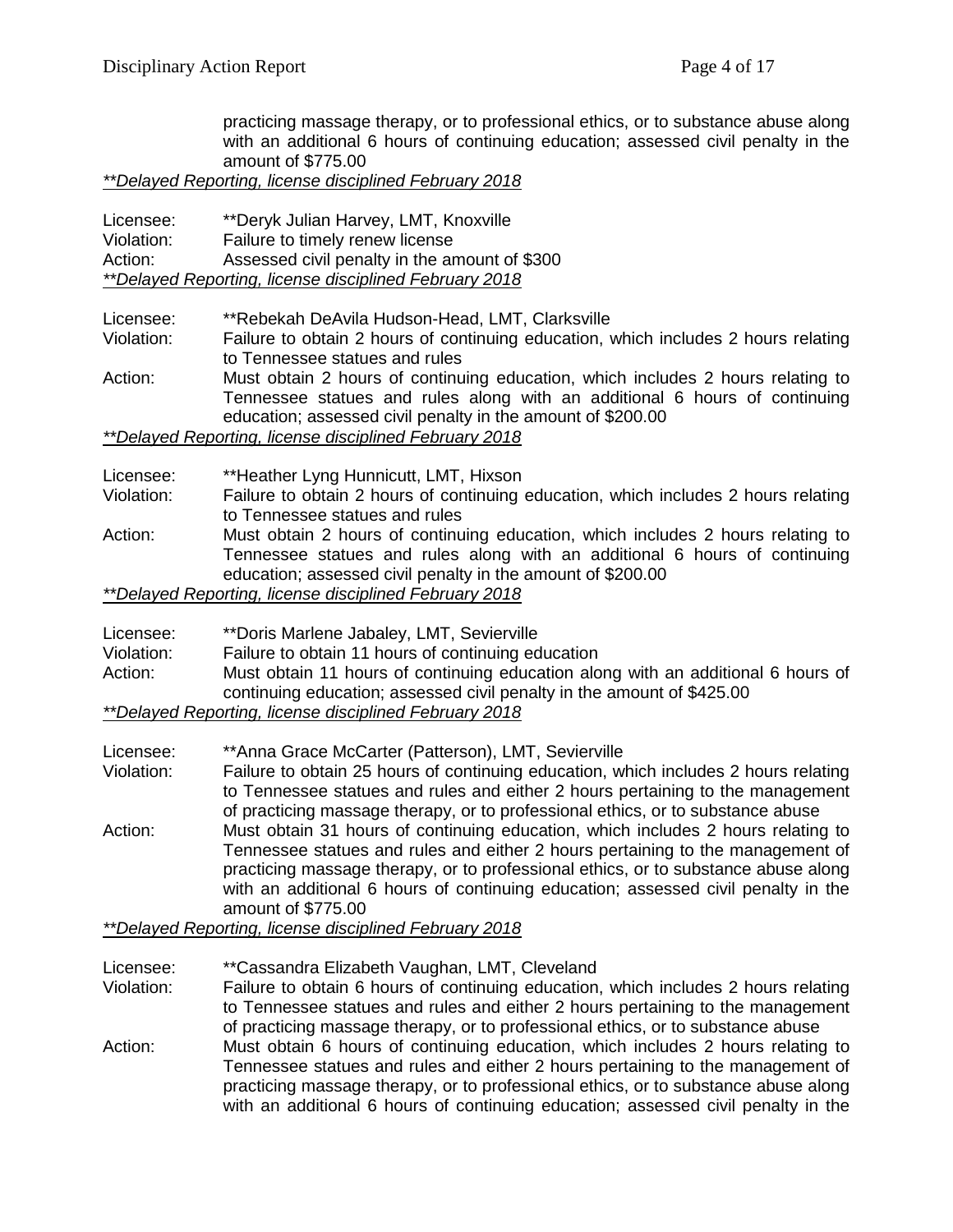#### amount of \$300.00 *\*\*Delayed Reporting, license disciplined February 2018*

Licensee: \*\*Yizhe Wang, LMT, Silver Spring MD Violation: Failure to obtain 25 hours of continuing education, which includes 2 hours relating to Tennessee statues and rules and either 2 hours pertaining to the management of practicing massage therapy, or to professional ethics, or to substance abuse Action: Must obtain 31 hours of continuing education, which includes 2 hours relating to Tennessee statues and rules and either 2 hours pertaining to the management of practicing massage therapy, or to professional ethics, or to substance abuse along with an additional 6 hours of continuing education; assessed civil penalty in the amount of \$775.00 *\*\*Delayed Reporting, license disciplined February 2018*

#### Licensee: \*\*Stephen Lynn Williams, LMT, Cordova

- Violation: Failure to obtain 11 hours of continuing education, which includes 2 hours relating to Tennessee statues and rules and either 2 hours pertaining to the management of practicing massage therapy, or to professional ethics, or to substance abuse
- Action: Must obtain 11 hours of continuing education, which includes 2 hours relating to Tennessee statues and rules and either 2 hours pertaining to the management of practicing massage therapy, or to professional ethics, or to substance abuse along with an additional 6 hours of continuing education; assessed civil penalty in the amount of \$425.00

*\*\*Delayed Reporting, license disciplined February 2018*

#### **TENNESSEE BOARD OF MEDICAL EXAMINERS**

| Licensee:                          | Odie Lee Battles Jr., MD, Horn Lake MS                                                                                                                                                                                                                                                                                          |
|------------------------------------|---------------------------------------------------------------------------------------------------------------------------------------------------------------------------------------------------------------------------------------------------------------------------------------------------------------------------------|
| Violation:                         | Failure to timely renew license                                                                                                                                                                                                                                                                                                 |
| Action:                            | Assessed civil penalty in the amount of \$2,000.00                                                                                                                                                                                                                                                                              |
| Licensee:<br>Violation:            | Trent W. Cross, MD, Oneida<br>Guilty of unprofessional, dishonorable, or unethical conduct; to wit: violation or<br>attempted violation, directly or indirectly, or assisting in or abetting the violation of<br>or conspiring to violate any provision of this chapter or, any lawful order of the                             |
| Action:                            | board issued pursuant thereto or any criminal statue of this state<br>License placed on probation with terms to run concurrent with criminal probation;<br>must obtain ten hours of continuing education in the area of boundaries; assessed<br>civil penalties in the amount of \$2,000.00 plus costs not to exceed \$3,000.00 |
| Licensee:                          | Anne Mariel Eultgen, AMDX, Bradford                                                                                                                                                                                                                                                                                             |
| Violation:                         | Performing X-ray procedures without a license                                                                                                                                                                                                                                                                                   |
| Action:                            | Assessed civil penalty in the amount of \$200.00                                                                                                                                                                                                                                                                                |
| Licensee:<br>Violation:<br>Action: | Elizabeth Claire Gaskin, AMDX, Maryville<br>Practicing on an expired license<br>License reprimanded; assessed civil penalties in the amount of \$700 plus costs<br>not to exceed \$1,000                                                                                                                                        |
| Licensee:                          | Casey Ann Gray, AMDX, Loudon                                                                                                                                                                                                                                                                                                    |
| Violation:                         | Practicing on a suspended license; the certificates and accreditations issued                                                                                                                                                                                                                                                   |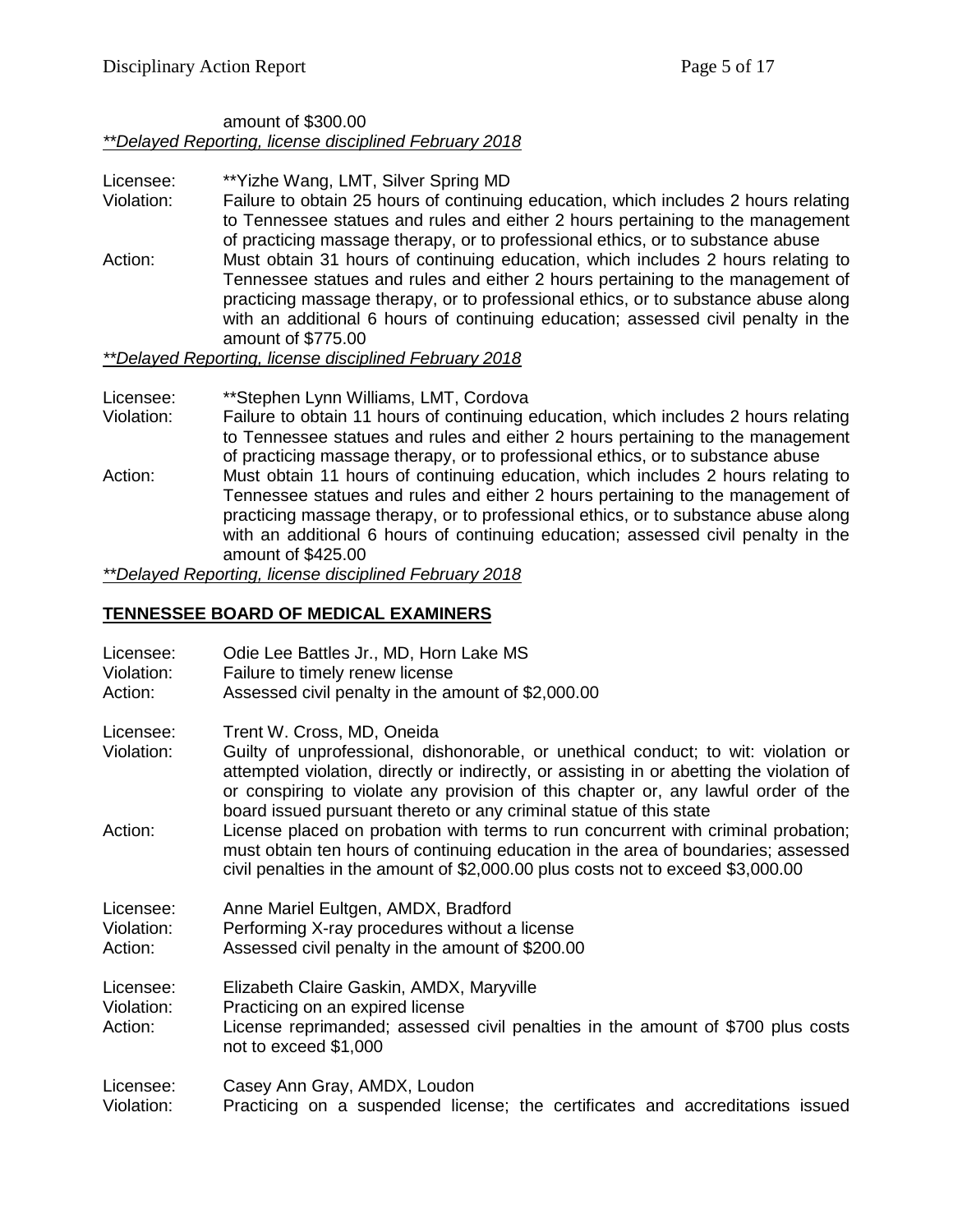pursuant to this section must be renewed and may be retired and reactivated pursuant to board established procedures. A person holding a certificate issued pursuant to this section may be disciplined for the same causes and under the same procedures as contained in 63-6-214 for the medical board; and violation or attempted violation, directly or indirectly, or assisting in or abetting the violation of, or conspiring to violate any provision of this chapter, or any lawful order of the board issued pursuant thereto or any criminal statute of the state of Tennessee Action: License reprimanded; assessed civil penalties in the amount of \$1,200 plus costs not to exceed \$1,000

Licensee: Diane C. Jordan, MDXL, Bells Violation: Performing X-ray procedures without a license Action: Assessed civil penalty in the amount of \$200.00

Licensee: Marjorie Fonkiver Lantum, MD, Nashville

Violation: Guilty of unprofessional, dishonorable, or unethical conduct; to wit: it shall be a prima facie violation of TCA 63-6-214 (b) (1) (4) and (12) for a physician to prescribe or dispense any drug to any individual, whether in person or by electronic means or over the Internet or over telephone lines, unless the physician, or his/her licensed supervisee pursuant to appropriate protocols or medical orders, has first done and appropriately documented, for the person to whom a prescription is to be issued or drugs dispensed, all of the following: 1. Performed an appropriate history and physical examination; and 2. Made a diagnosis based upon the examinations and all diagnostic and laboratory tests consistent with good medical care; and 3. Formulated a therapeutic plan, and discussed it along with the basis for it and the risks and benefits of various treatments options, a part of which might be the prescription or dispensed drug with the patient; and 4. Insured availability of the physician or coverage for the patient for appropriate follow-up care

Action: License reprimanded; assessed civil penalties in the amount of \$1,000 plus costs not to exceed \$1,000

Licensee: William D. Lyles Jr., MD, Hartsville

Violation: Gross health care liability or a pattern of continued or repeated health care liability, ignorance, negligence, or incompetence in the course of medical practice; dispensing, prescribing, or otherwise distributing any controlled substance or any other drug not in the course of professional practice, or not in good faith to relieve pain and suffering, or not to cure an ailment, physical infirmity or disease, or in amounts and/or for durations not medically necessary, advisable or justified for a diagnosed condition; except as provided in subparagraph (b), it shall be a prima facie violation of TCA 63-6-214 (b) (1), (4), and (12) for a physician to prescribe or dispense any drug to any individual, whether in person or by electronic means or over the internet or over telephone lines, unless the physician, or his/her licensed supervisee pursuant to appropriate protocols or medical orders, has first done and appropriately documented, for the person to whom a prescription is to be issued or drugs dispensed, all of the following : 1. Performed an appropriate history and physical examination; 2. Made a diagnosis based upon the examinations and all diagnostic and laboratory tests consistent with good medical care; and 3. Formulated a therapeutic plan, and discussed it, along with the basis for it and the risks and benefits of various treatments options, a part of which might be the prescription or dispensed drug, with the patient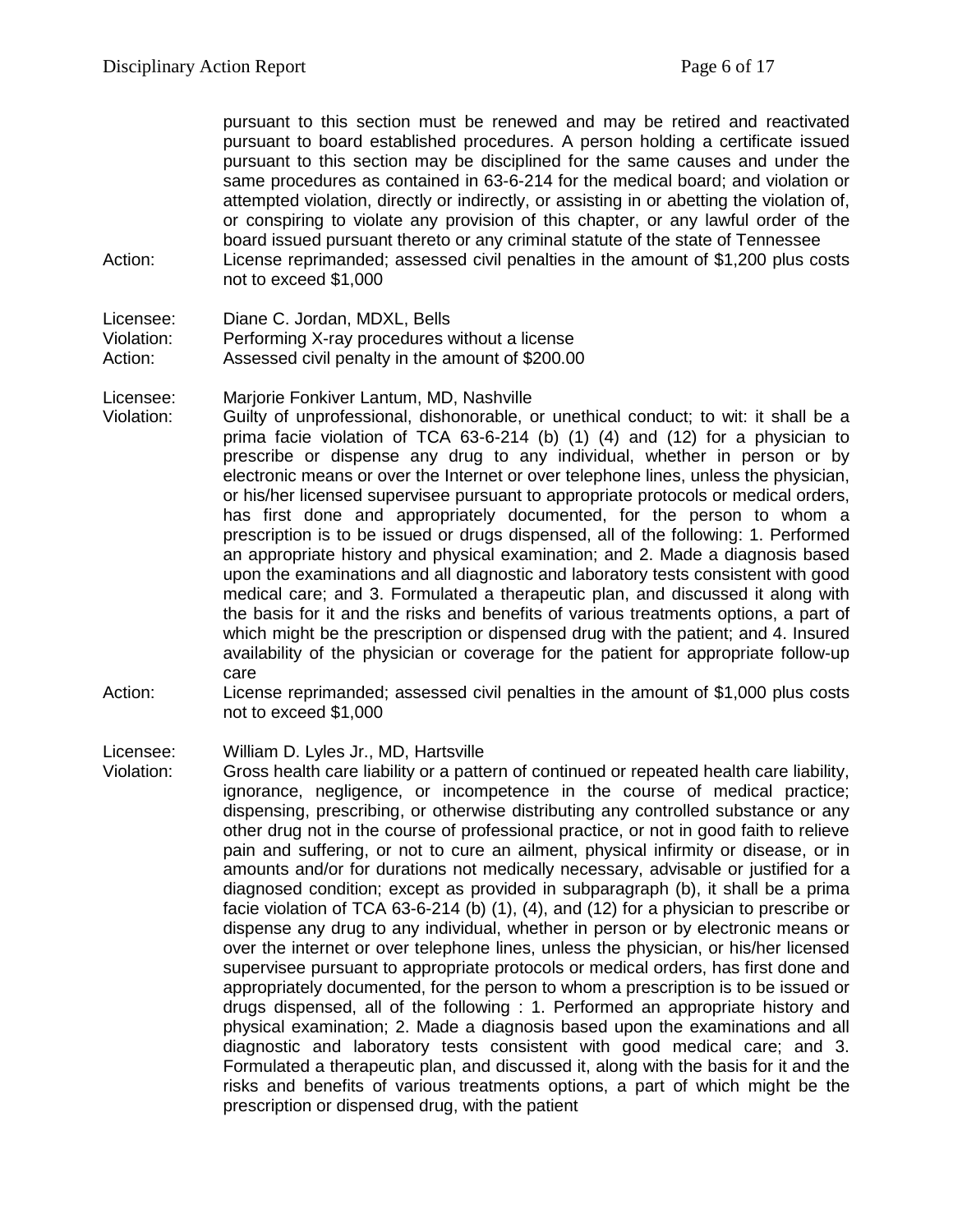Action: License reprimanded; prohibited from practicing in a pain management clinic or providing pain management services for more than 90 days in a 12 month period to a majority of his patients; must complete courses entitled "Intensive Course in Medical Documentation" and "Prescribing Controlled Drugs: Critical Issues and Common Pitfalls"; assessed civil penalties in the amount of \$1,400 plus costs not to exceed \$2,500

Licensee: Frank H. McNiel, MD, Knoxville<br>Violation: Guilty of unprofessional. dishon

Guilty of unprofessional, dishonorable, or unethical conduct; violation or attempted violation, directly or indirectly, or assisting in the violation of, or conspiring to violate, any provision of this chapter or any lawful order of the board issued pursuant thereto, or any criminal statue of the state of Tennessee; and dispensing, prescribing, or otherwise distributing any controlled substance or other drug not in the course of professional practice, or not in good faith to relieve pain and suffering, or not to cure an ailment, physical infirmity or disease, or in amounts and/or for durations not medically necessary, advisable or justified for a diagnosed condition; Dispensing, prescribing or otherwise distributing any controlled substance or other drug to any person in violation of any law of the state or of the United States; Failure of a supervising physician to be responsible for ensuring compliance with the applicable standard of care and failure to develop clinical guidelines in collaboration with the physician assistant and certified nurse practitioner to include a method for documenting consultation and referral; Failure to obtain required certification/licensure of any pain management clinic operation within Tennessee; Failure to check the controlled substance monitoring database prior to prescribing certain controlled substances at the beginning of a new episode of treatment and at least annually thereafter; failure to make medical records available for inspection and copying by the Tennessee Department of Health; Failure to create and maintain medical records

Action: License surrendered

Licensee: Harrell Odom II, MD, Key West FL

Violation: Guilty of unprofessional, dishonorable, or unethical conduct; to wit: gross health care liability or a pattern of continued or repeated health care liability, ignorance, negligence or incompetence in the course of medical practice; dispensing, prescribing or otherwise distributing any controlled substance or any other drug not in the course of professional practice, or not in good faith to relieve pain and suffering, or not to cure an ailment, physical infirmity or disease, or in amounts and/or for durations not medically necessary, advisable or justified for a diagnosed condition; dispensing, prescribing or otherwise distributing to any person a controlled substance or other drug if such a person is addicted to the habit of using controlled substances without making a bona fide effort to cure the habit of such patient; dispensing, prescribing, or otherwise distributing any controlled substance, controlled substance analogue or other drug to any person in violation of any law of the state or of the United States; except as provided in subparagraph (b), it shall be a prima facie violation of TCA 63-6-214 (b) (1), (4), and (12) for a physician to prescribe or dispense any drug to any individual, whether in person or by electronic means or over the internet or over telephone lines, unless the physician, or his/her licensed supervisee pursuant to appropriate protocols or medical orders, has first done and appropriately document, for the person to whom a prescription is to be issued or drugs dispensed, all of the following : 1. Performed an appropriate history and physical examination; 2. Made a diagnosis based upon the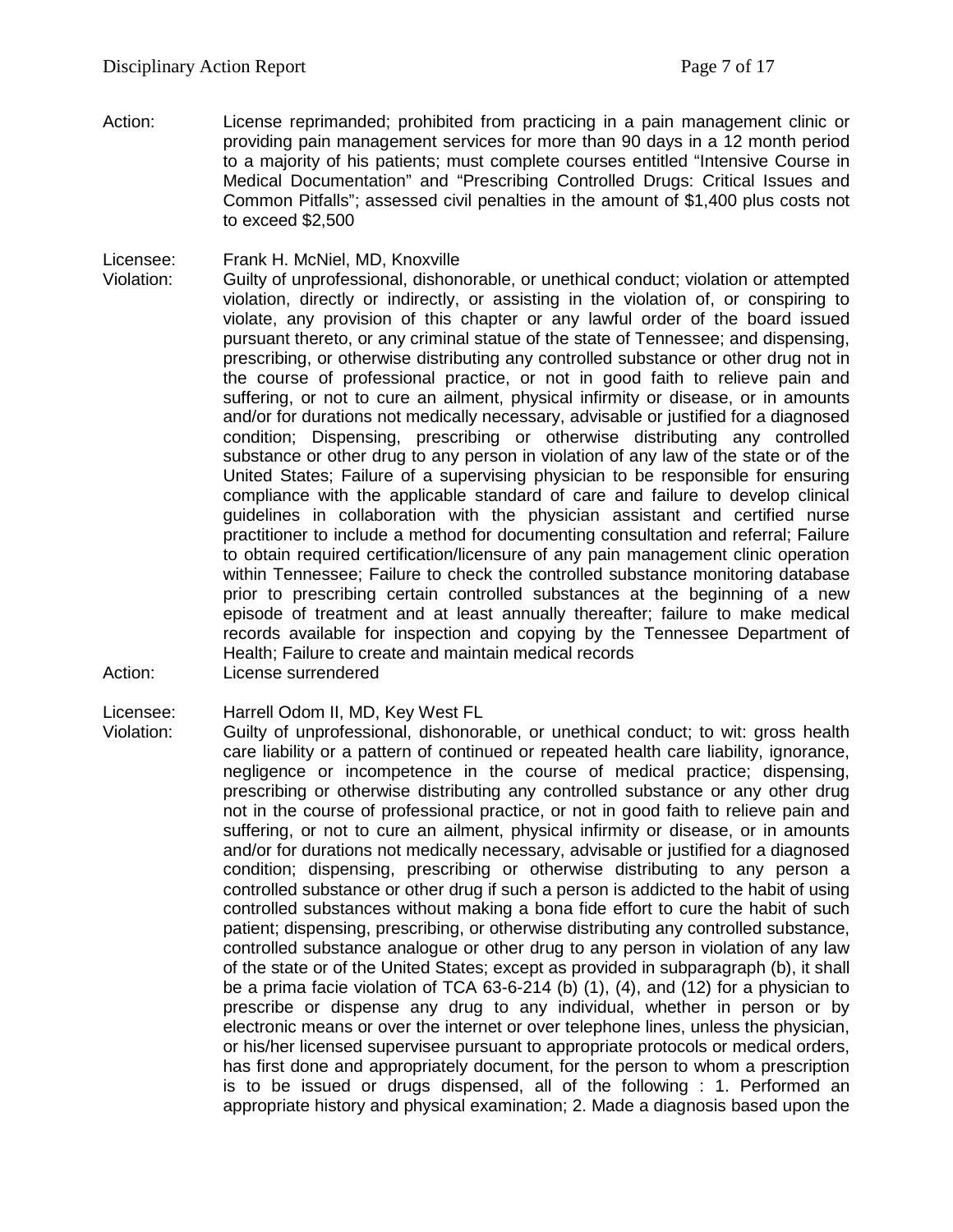examinations and all diagnostic and laboratory tests consistent with good medical care; and 3. Formulated a therapeutic plan, and discussed it, along with the basis for it and the risks and benefits of various treatments options, a part of which might be the prescription or dispensed drug, with the patient 4. Insured availability of the physician or coverage for the patient for appropriate follow-up care; and all medical records, or summaries thereof, produced in the course of the practice of medicine for all patients shall include all information and documentation listed in T.C.A. 63-2 101 (c)(4) and such additional information that is necessary to insure that a subsequent reviewing or treating physician can both ascertain the basis for the diagnosis, treatment plan and outcomes, and provide continuity of care for the patient

- Action: License placed on probation for no less than five years; must complete the courses "PBI Prescribing Course: Opioids, Pain Management, & Addiction", "Prescribing Controlled Drugs", "Medical Documentation: Clinical, Legal and Economic Implications for Healthcare Providers", and "Medical Ethics, Boundaries & Professionalism"; must petition for probation to be lifted; assessed civil penalties in the amount of \$4,500.00 plus costs not to exceed \$3,000.00
- Licensee: Edgar Alan Ongtengco, MD, Johnson City
- Violation: Guilty of unprofessional, dishonorable, or unethical conduct; to wit: Gross health care liability or a pattern of continued or repeated health care liability, ignorance, negligence or incompetence in the course of medical practice; dispensing prescribing or otherwise distributing any controlled substance or any other drug not in the course of professional practice, or not in good faith to relieve pain and suffering, or not to cure an ailment, physical infirmity or disease, or in amounts and/or for durations not medically necessary, advisable or justified for a diagnosed condition; dispensing, prescribing or otherwise distributing to any person a controlled substance or other drug if such a person is addicted to the habit of using controlled substances without making a bona fide effort to cure the habit of such patient; dispensing, prescribing, or otherwise distributing any controlled substance, controlled substance analogue or other drug to any person in violation of any law of the state or of the United States; and all medical records, or summaries thereof, produced in the course of the practice of medicine for all patients shall include all information and documentation listed in T.C.A. 63-2 101 (c)(4) and such additional information that is necessary to insure that a subsequent reviewing or treating physician can both ascertain the basis for the diagnosis, treatment plan and outcomes, and provide continuity of care for the patient
- Action: License placed on probation for no less than five years; must complete the courses "Prescribing Controlled Drugs", "Medical Documentation: Clinical, Legal and Economic Implications for Healthcare Providers", and "Medical Ethics, Boundaries & Professionalism"; must petition for probation to be lifted; assessed civil penalties in the amount of \$1,000.00 plus costs not to exceed \$3,000.00

Licensee: Pamela Peterson Mobley, MD, Knoxville Violation: Practicing on an expired license Action: License reprimanded; assessed civil penalties in the amount of \$10,000 plus costs not to exceed \$1,000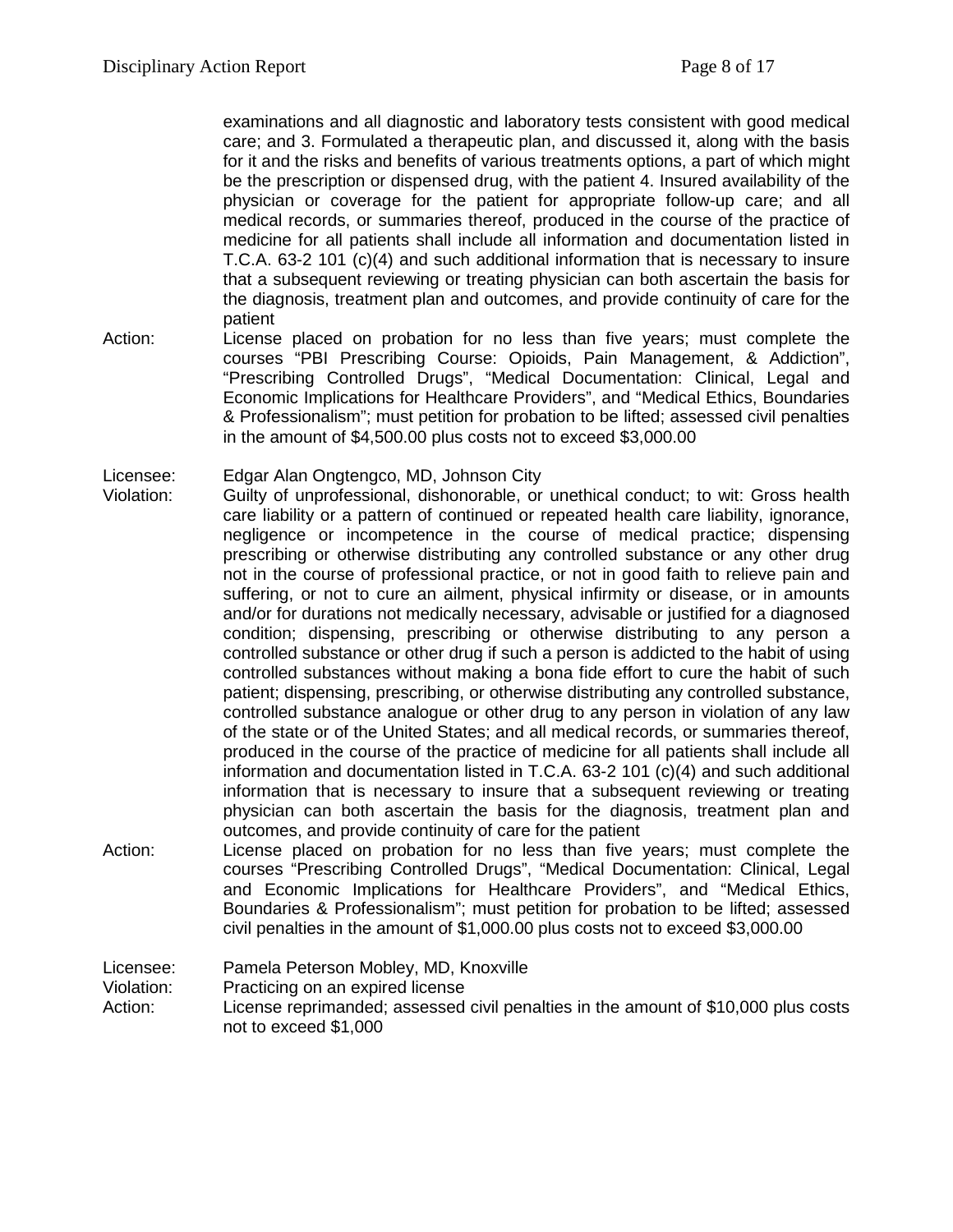Licensee: Russel W. Rhea III, MD, Knoxville

- Violation: Guilty of unprofessional, dishonorable, or unethical conduct; to wit: violation or attempted violation, directly or indirectly, or assisting in or abetting the violation of or conspiring to violate any provision of this chapter or, any lawful order of the board issued pursuant thereto or any criminal statue of this state; and it shall be a prima facie violation of TCA 63-6-214 (b) (1) for a physician to abandon his practice without making provision for the security, or transfer, or otherwise establish a secure method of patient access to their records
- Action: License reprimanded; assessed civil penalty in the amount of \$1,000.00 plus costs not to exceed \$5,000.00

#### **TENNESSEE BOARD OF NURSING**

| Licensee:<br>Violation:<br>Action: | Christopher Edward Bratcher, LPN, Shelbyville<br>Guilty of a crime; Guilty of fraud or deceit in procuring or attempting to procure a<br>license to practice nursing<br>License suspended with terms                                                                                                                                                                                                                                                                                                                                                                                                                                                                                                                                                                                                                                                   |
|------------------------------------|--------------------------------------------------------------------------------------------------------------------------------------------------------------------------------------------------------------------------------------------------------------------------------------------------------------------------------------------------------------------------------------------------------------------------------------------------------------------------------------------------------------------------------------------------------------------------------------------------------------------------------------------------------------------------------------------------------------------------------------------------------------------------------------------------------------------------------------------------------|
| Licensee:<br>Violation:            | Cathy D. Buckner, RN, White Pine<br>Guilty of unprofessional conduct; to wit: making false or materially incorrect,<br>inconsistent, or unintelligible entries in any patient records or in the records of any<br>health care facility, school, institution or other work place location pertaining to the<br>obtaining, possessing or administration of any controlled substance as defined in<br>the Federal Controlled Substances Act                                                                                                                                                                                                                                                                                                                                                                                                               |
| Action:                            | License placed on probation for no less than one year; must obtain 20 additional<br>hours of continuing education                                                                                                                                                                                                                                                                                                                                                                                                                                                                                                                                                                                                                                                                                                                                      |
| Licensee:<br>Violation:<br>Action: | Alexandra Card, LPN, Soddy Daisy<br>Failed to pay student loans in full or through a payment plan approved by TSAC<br>License suspended                                                                                                                                                                                                                                                                                                                                                                                                                                                                                                                                                                                                                                                                                                                |
| Licensee:<br>Violation:<br>Action: | Beverly Chafin, RN (VA), Castlewood VA<br>Guilty of unprofessional conduct; to wit: unauthorized use or removal of narcotics,<br>drugs, suppliers, or equipment from any health care facility, school, institution or<br>other work place location; the use of any intoxicating beverage or the illegal use of<br>any narcotic or dangerous drug while on duty in any health care facility, school,<br>institution, or other work place location; being under the influence of alcoholic<br>beverages or under the influence of any drug which impair judgement while on<br>duty in any health care facility, school, or other work place location; and engaging<br>in acts of dishonesty which relate to the practice of nursing<br>License voluntarily surrendered; ordered to cease and desist the practice of<br>nursing in the State of Tennessee |
| Licensee:<br>Violation:            | Christina K. Collins, APRN, Knoxville<br>Unprofessional, dishonorable, or unethical conduct; is unfit or incompetent by<br>reason of negligence, habits, or other causes; guilty of unprofessional conduct;<br>over prescribing, or prescribing in a manner inconsistent with Rules 1000-04-.08<br>and 1000-04-.09                                                                                                                                                                                                                                                                                                                                                                                                                                                                                                                                     |
| Action:                            | APRN certificate placed on probation with terms; prohibited from practicing in a<br>licensed pain management clinic; must complete Case Western Reserve                                                                                                                                                                                                                                                                                                                                                                                                                                                                                                                                                                                                                                                                                                |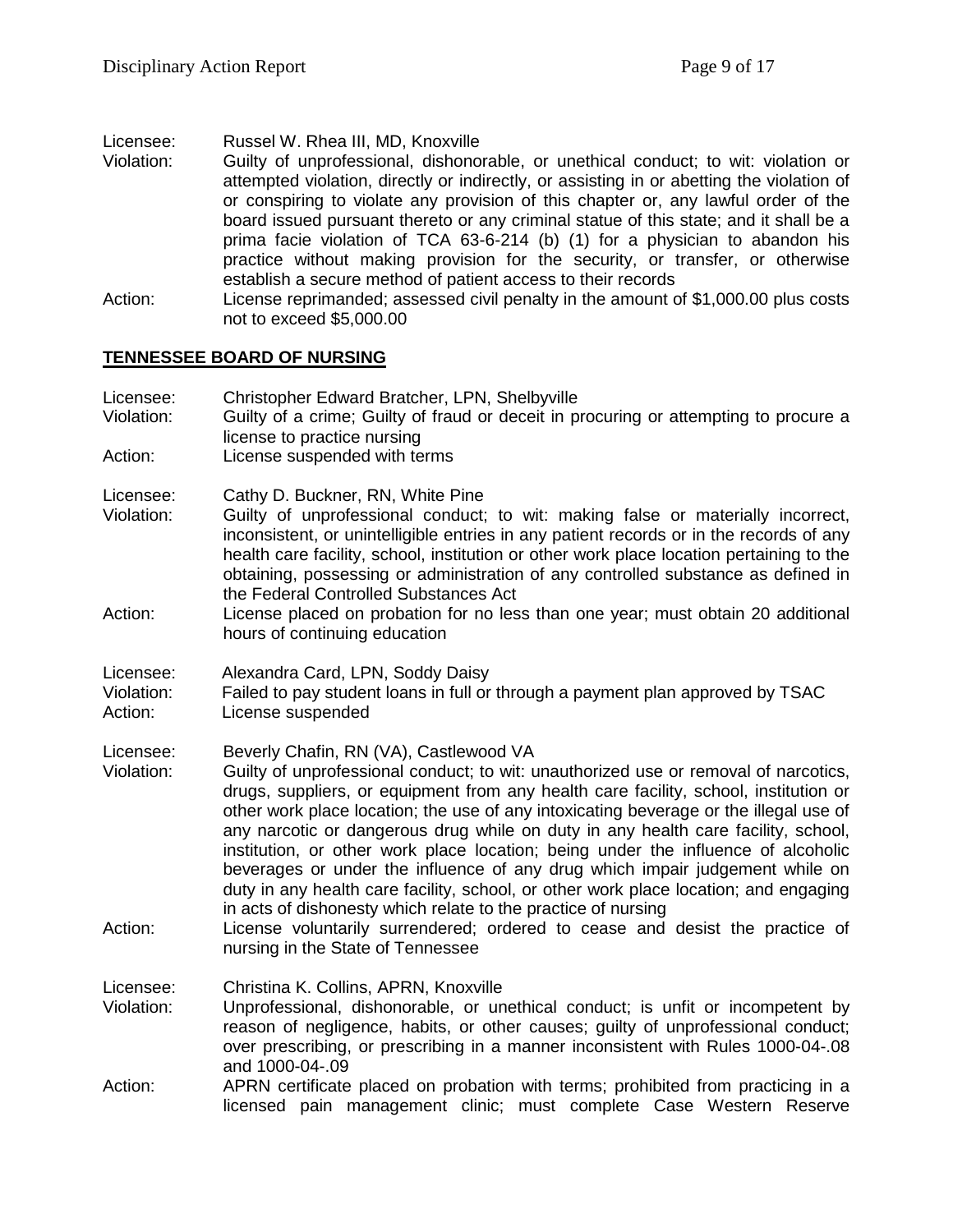|                                    | University courses on Medical Documentation: Clinical, Legal and Economic<br>Implications for Healthcare Providers and Intensive Course in Controlled<br>Substance Prescribing; must speak on four occasions to Advanced Practice<br>Registered Nursing programs on the topics of documentation and prescribing<br>controlled substances; assessed civil penalties in the amount of \$5,500.00 plus<br>costs not to exceed \$100,000.00                                                                                                                                                                                                                                                                                                                                                                         |
|------------------------------------|-----------------------------------------------------------------------------------------------------------------------------------------------------------------------------------------------------------------------------------------------------------------------------------------------------------------------------------------------------------------------------------------------------------------------------------------------------------------------------------------------------------------------------------------------------------------------------------------------------------------------------------------------------------------------------------------------------------------------------------------------------------------------------------------------------------------|
| Licensee:<br>Violation:<br>Action: | Courtney Brianne Conner, RN, Powell<br>Guilty of unprofessional conduct<br>License reprimanded                                                                                                                                                                                                                                                                                                                                                                                                                                                                                                                                                                                                                                                                                                                  |
| Licensee:<br>Violation:<br>Action: | Elizabeth Watlington Davis, RN, Chattanooga<br>Guilty of unprofessional conduct<br>License voluntarily surrendered                                                                                                                                                                                                                                                                                                                                                                                                                                                                                                                                                                                                                                                                                              |
| Licensee:<br>Violation:<br>Action: | Crystal Depew, RN, Morristown<br>Failed to pay student loans in full or through a payment plan approved by TSAC<br>License suspended                                                                                                                                                                                                                                                                                                                                                                                                                                                                                                                                                                                                                                                                            |
| Licensee:<br>Violation:            | Lisa M. Depperschmidt, RN, Atoka<br>Guilty of unprofessional conduct; to wit: making false or materially incorrect,<br>inconsistent, or unintelligible entries in any patient records or in the records of any<br>health care facility, school, institution or other work place location pertaining to the<br>obtaining, possessing or administration of any controlled substance as defined in<br>the Federal Controlled Substances Act; unauthorized use or removal of narcotics,<br>drugs, suppliers, or equipment from any health care facility, school, institution or<br>other work place location; and engaging in acts of dishonesty which relate to the<br>practice of nursing                                                                                                                         |
| Action:                            | License suspended with terms; must obtain 20 hours of continuing education                                                                                                                                                                                                                                                                                                                                                                                                                                                                                                                                                                                                                                                                                                                                      |
| Licensee:<br>Violation:<br>Action: | Sara E. Esmiol, RN, Maryville<br>Guilty of unprofessional conduct; to wit: refusing to submit to a drug test or testing<br>positive for any drug on any government or private sector pre-employment or<br>employer- ordered confirmed drug test<br>License suspended with terms; suspension stayed; license placed on probation for<br>no less than three years to run concurrent with TNPAP                                                                                                                                                                                                                                                                                                                                                                                                                    |
| Licensee:<br>Violation:            | Kaci Dianne Exum, RN, Lawrenceburg<br>Addicted to alcohol or drugs to the degree of interfering with nursing duties; guilty<br>of unprofessional conduct; to wit: unauthorized use or removal of narcotics, drugs,<br>suppliers, or equipment from any health care facility, school, institution or other<br>work place location; the use of any intoxicating beverage or the illegal use of any<br>narcotic or dangerous drug while on duty in any health care facility, school,<br>institution, or other work place location; being under the influence of alcoholic<br>beverages or under the influence of any drug which impair judgement while on<br>duty in any health care facility, school, or other work place location; and engaging<br>in acts of dishonesty which relate to the practice of nursing |
| Action:                            | License voluntarily surrendered                                                                                                                                                                                                                                                                                                                                                                                                                                                                                                                                                                                                                                                                                                                                                                                 |
| Licensee:                          | Matthew Lynn Glaspie, RN, Seymour                                                                                                                                                                                                                                                                                                                                                                                                                                                                                                                                                                                                                                                                                                                                                                               |

Violation: Guilty of unprofessional conduct; to wit: failure to maintain a record for each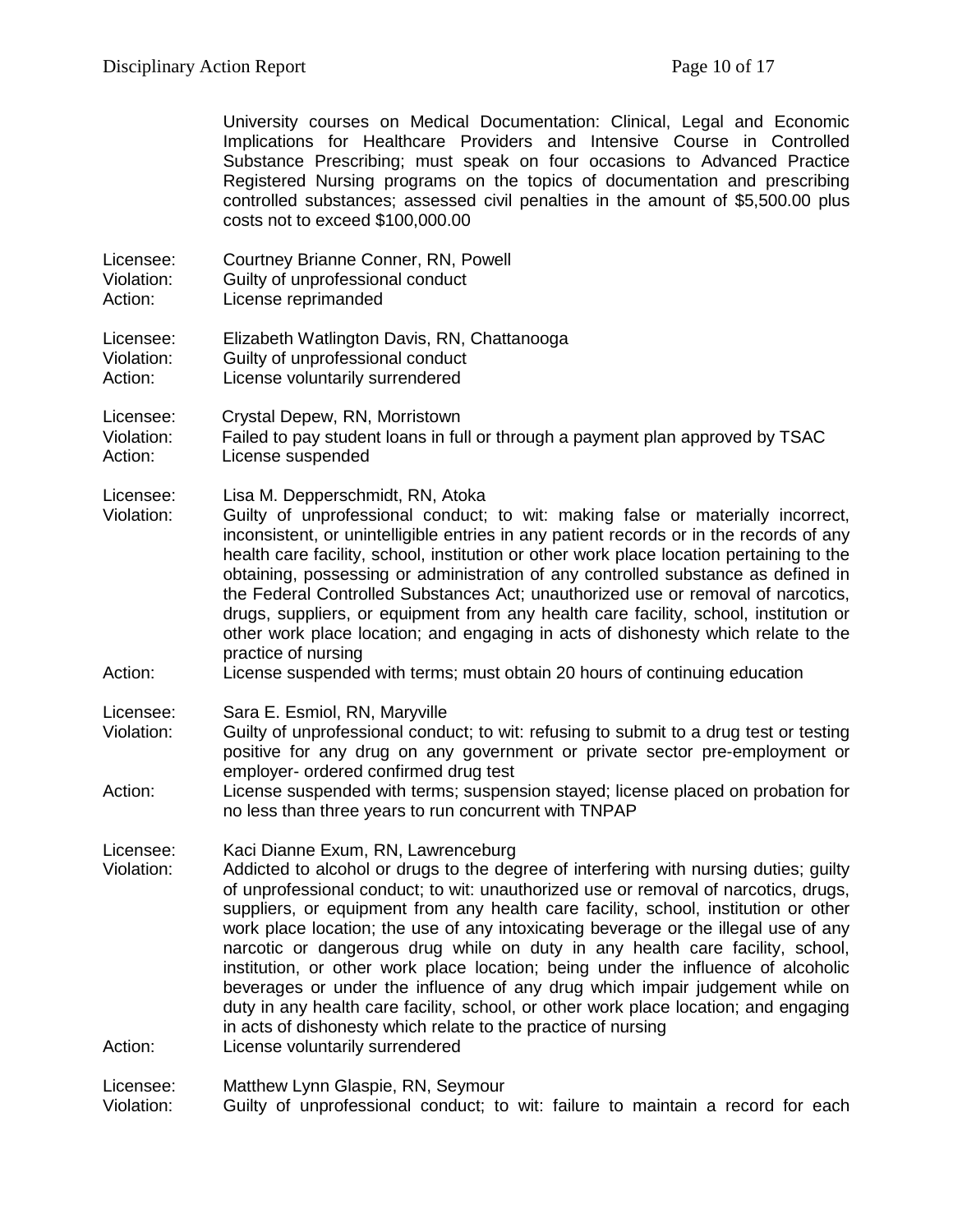| Action:                            | patient which accurately reflects the nursing problems and interventions for the<br>patient and/or failure to maintain a record for each patient which accurately reflects<br>the name and title of the nurse providing care; making false or materially incorrect,<br>inconsistent, or unintelligible entries in any patient records or in the records of any<br>health care facility, school, institution or other work place location pertaining to the<br>obtaining, possessing or administration of any controlled substance as defined in<br>the Federal Controlled Substances Act; and unauthorized use or removal of<br>narcotics, drugs, suppliers, or equipment from any health care facility, school,<br>institution or other work place location<br>License suspended with terms |
|------------------------------------|----------------------------------------------------------------------------------------------------------------------------------------------------------------------------------------------------------------------------------------------------------------------------------------------------------------------------------------------------------------------------------------------------------------------------------------------------------------------------------------------------------------------------------------------------------------------------------------------------------------------------------------------------------------------------------------------------------------------------------------------------------------------------------------------|
| Licensee:                          | Angel Darlene Harris, LPN, Knoxville                                                                                                                                                                                                                                                                                                                                                                                                                                                                                                                                                                                                                                                                                                                                                         |
| Violation:                         | Unfit or incompetent by reason of negligence, habits or other cause; guilty of<br>unprofessional conduct; to wit: intentionally or negligently causing physical or                                                                                                                                                                                                                                                                                                                                                                                                                                                                                                                                                                                                                           |
| Action:                            | emotional injury to a patient<br>License placed on probation for one year; must obtain 25 CE hours; assessed civil<br>penalties in the amount of \$750                                                                                                                                                                                                                                                                                                                                                                                                                                                                                                                                                                                                                                       |
| Licensee:                          | Tanya Jarman, APRN/RN, Clarksville                                                                                                                                                                                                                                                                                                                                                                                                                                                                                                                                                                                                                                                                                                                                                           |
| Violation:<br>Action:              | Failed to pay student loans in full or through a payment plan approved by TSAC<br>License suspended                                                                                                                                                                                                                                                                                                                                                                                                                                                                                                                                                                                                                                                                                          |
| Licensee:                          | Pamela R. Jones, RN, Hornbeak                                                                                                                                                                                                                                                                                                                                                                                                                                                                                                                                                                                                                                                                                                                                                                |
| Violation:                         | Guilty of unprofessional conduct; to wit: failure to maintain a record for each<br>patient which accurately reflects the nursing problems and interventions for the<br>patient and/or failure to maintain a record for each patient which accurately reflects<br>the name and title of the nurse providing care; and engaging in acts of dishonesty<br>which relate to the practice of nursing                                                                                                                                                                                                                                                                                                                                                                                               |
| Action:                            | License reprimanded; must obtain 20 hours of continuing education on the topic of<br>ethics                                                                                                                                                                                                                                                                                                                                                                                                                                                                                                                                                                                                                                                                                                  |
| Licensee:<br>Violation:            | Lori R. Keplinger, RN, Clarksville<br>Addicted to alcohol or drugs to the degree of interfering with nursing duties; guilty<br>of unprofessional conduct; to wit: making false or materially incorrect, inconsistent,<br>or unintelligible entries in any patient records or in the records of any health care<br>facility, school, institution or other work place location pertaining to the obtaining,<br>possessing or administration of any controlled substance as defined in the Federal<br>Controlled Substances Act; unauthorized use or removal of narcotics, drugs,<br>suppliers, or equipment from any health care facility, school, institution or other<br>work place location; and engaging in acts of dishonesty which relate to the                                         |
| Action:                            | practice of nursing<br>License suspended with terms                                                                                                                                                                                                                                                                                                                                                                                                                                                                                                                                                                                                                                                                                                                                          |
| Licensee:<br>Violation:<br>Action: | Vicki Melchione, RN, Pennington AL<br>Failed to pay student loans in full or through a payment plan approved by TSAC<br>License suspended                                                                                                                                                                                                                                                                                                                                                                                                                                                                                                                                                                                                                                                    |
| Licensee:<br>Violation:<br>Action: | Heather Merrell, LPN, Buchanan<br>Failed to pay student loans in full or through a payment plan approved by TSAC<br>License suspended                                                                                                                                                                                                                                                                                                                                                                                                                                                                                                                                                                                                                                                        |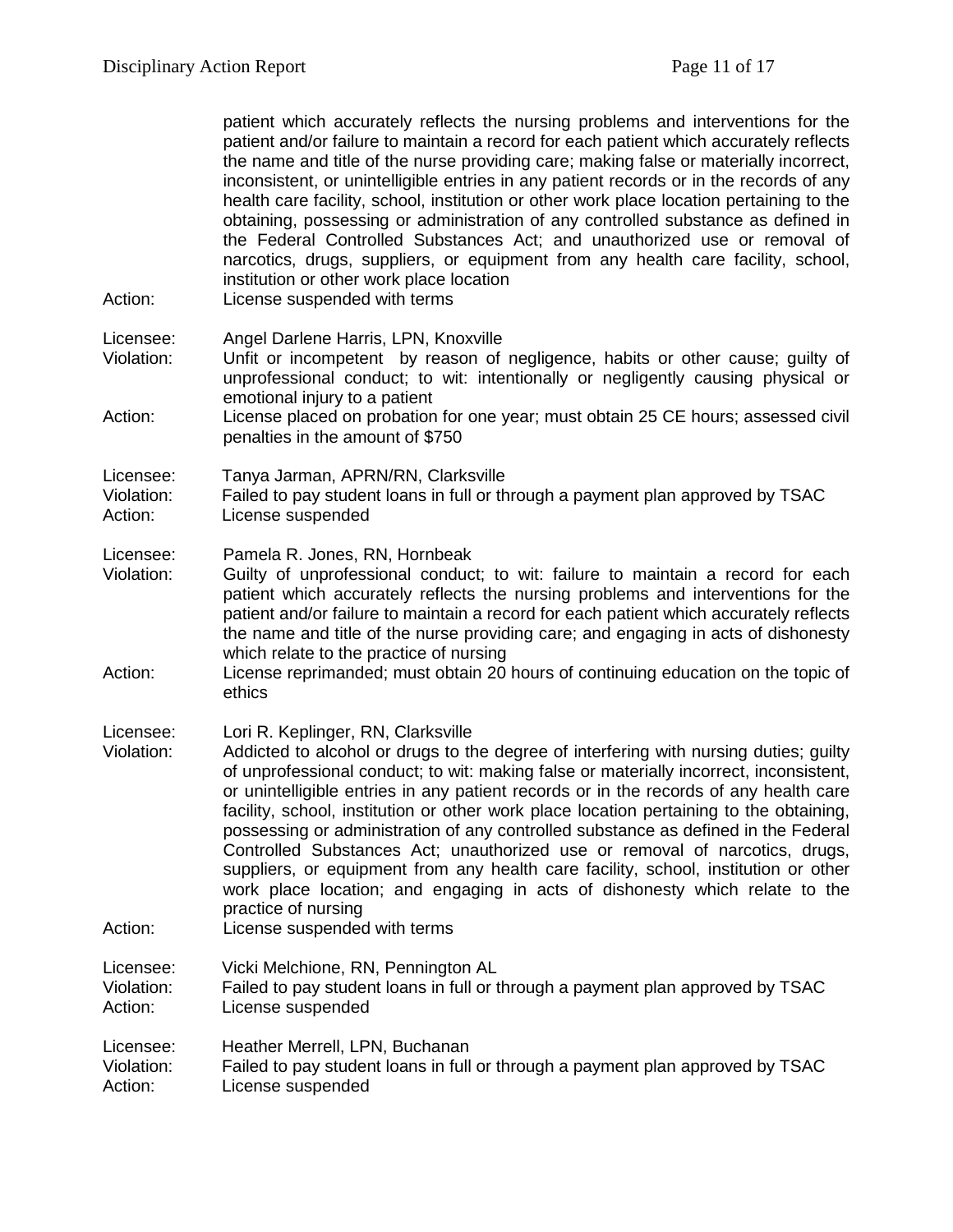Licensee: Michael Robert Norris, RN, Concord

- Addicted to alcohol or drugs to the degree of interfering with nursing duties; guilty of unprofessional conduct; to wit: abandoning or neglecting a patient requiring nursing care; making false or materially incorrect, inconsistent or unintelligible entries in any patient records or in the records of any health care facility, school, institution or other work place location pertaining to the obtaining, possessing or administration of any controlled substance as defined in the Federal Controlled Substances Act; practicing professional nursing in a manner inconsistent with TCA 63-7-103; and engaging in acts of dishonesty which relate to the practice of nursing
- Action: License suspended; suspension stayed; license placed on probation for no less than three years to run concurrent with TNPAP

#### Licensee: John Brady Pardue, LPN, Nashville

- Violation: Refusing to submit to a drug test or testing positive for any drug on any government or private sector pre-employment or employer- ordered confirmed drug test and guilty of unprofessional conduct; to wit: failure to maintain a record for each patient which accurately reflects the nursing problems and interventions for the patient and/or failure to maintain a record for each patient which accurately reflects the name and title of the nurse providing care; making false or materially incorrect, inconsistent, or unintelligible entries in any patient records or in the records of any health care facility, school, institution or other work place location pertaining to the obtaining, possessing or administration of any controlled substance as defined in the Federal Controlled Substances Act; unauthorized use or removal of narcotics, drugs, suppliers, or equipment from any health care facility, school, institution or other work place location; and engaging in acts of dishonesty which relate to the practice of nursing
- Action: License suspended with terms
- Licensee: Shannon Terry, TN, Jackson
- Violation: Failed to pay student loans in full or through a payment plan approved by TSAC Action: License suspended
- Licensee: Gwendolyn Wardlow, RN, Humboldt

Violation: Failed to pay student loans in full or through a payment plan approved by TSAC Action: License suspended

Licensee: Kristy G. Witzgall, RN, Nashville<br>Violation: Addicted to alcohol or drugs to t

Addicted to alcohol or drugs to the degree of interfering with nursing duties; guilty of unprofessional conduct; to wit: making false or materially incorrect, inconsistent, or unintelligible entries in any patient records or in the records of any health care facility, school, institution or other work place location pertaining to the obtaining, possessing or administration of any controlled substance as defined in the Federal Controlled Substances Act; unauthorized use or removal of narcotics, drugs, suppliers, or equipment from any health care facility, school, institution or other work place location; the use of any intoxicating beverage or the illegal use of any narcotic or dangerous drug while on duty in any health care facility, school, institution, or other work place location; being under the influence of alcoholic beverages or under the influence of any drug which impair judgement while on duty in any health care facility, school, or other work place location; and engaging in acts of dishonesty which relate to the practice of nursing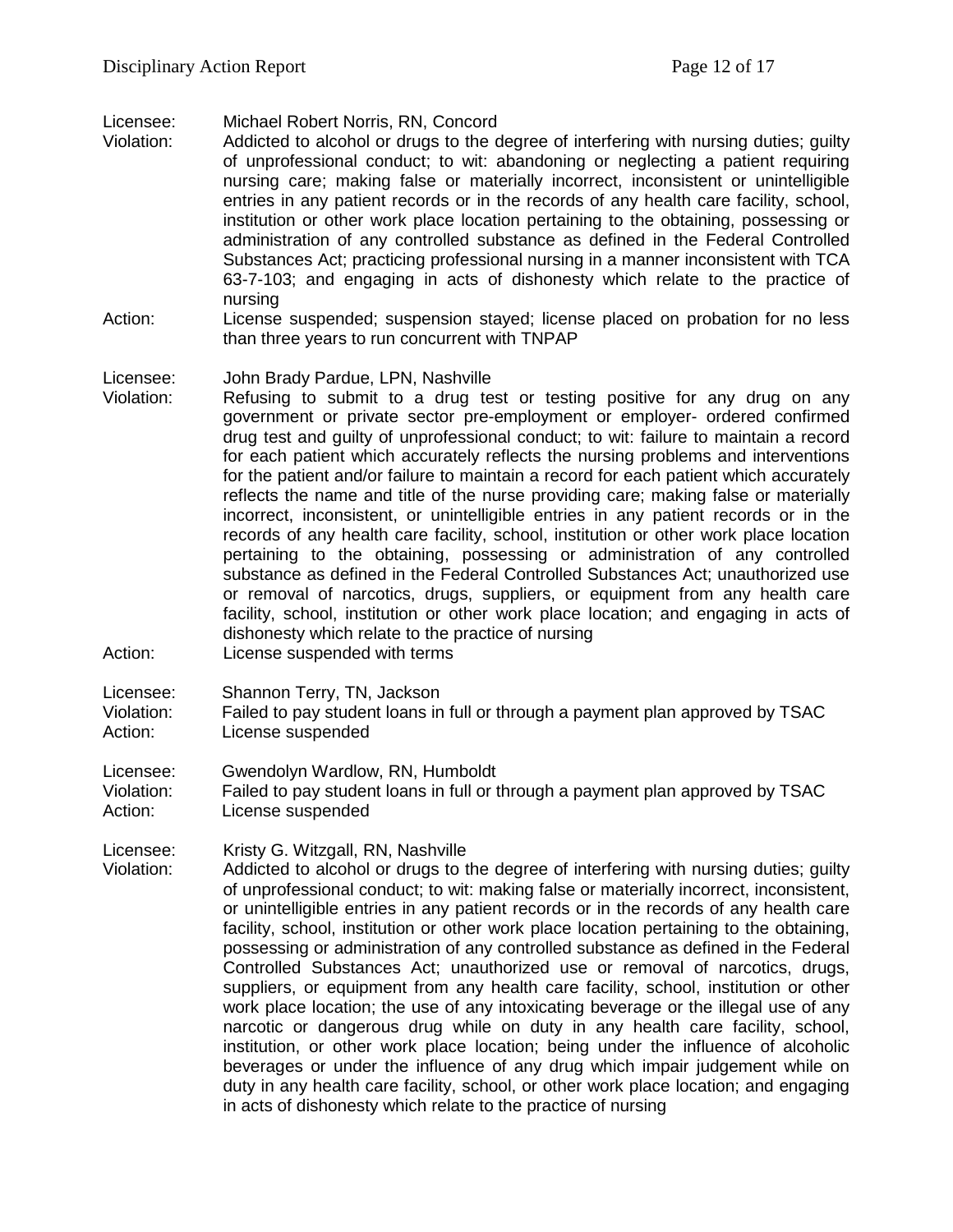Action: License suspended with terms; suspension stayed; license placed on probation for no less than three years to run concurrent with TNPAP

Licensee: Patricia G. Wilson, RN, Livingston

- Violation: Violated practitioner's practice act by refusing to submit to a drug test or testing positive for any drug on a government or private sector pre-employment or employer-ordered confirmed drug test for an employer when the practitioner does not have a lawful prescription for using the drug or a valid medical reason for using the drug; guilty of unprofessional conduct; to wit: unauthorized use or removal of narcotics, drugs, suppliers, or equipment from any health care facility, school, institution or other work place location; the use of any intoxicating beverage or the illegal use of any narcotic or dangerous drug while on duty in any health care facility, school, institution, or other work place location; being under the influence of alcoholic beverages or under the influence of any drug which impair judgement while on duty in any health care facility, school, or other work place location; and engaging in acts of dishonesty which relate to the practice of nursing
- Action: License summarily suspended and must cease and desist the practice of nursing in the State of Tennessee pending formal discipline

Licensee: Michael Wayne Wolverton, RN, Lakeland

- Violation: Guilty of a crime; guilty of fraud or deceit in procuring or attempting to procure a license to practice nursing
- Action: License voluntarily surrendered

## **BOARD OF OCCUPATIONAL THERAPY**

| Licensee:  | Toya Shae Ellis, OT, Huntsville                  |
|------------|--------------------------------------------------|
| Violation: | Failure to timely renew license                  |
| Action:    | Assessed civil penalty in the amount of \$400.00 |

Licensee: Cara Casey English, OTA, Signal Mountain

- Violation: Guilty of unprofessional, dishonorable or unethical conduct. Violation or attempted violation, directly or indirectly, or assisting in or abetting the violation of, or conspiring to violate, any provision of this part or any lawful order of the board issued pursuant thereto or any criminal statute of the state of Tennessee. It is an offense for a person to knowingly possess or casually exchange controlled substance, unless the substance was obtained directly from, or pursuant to, a valid prescription or order of a practitioner while acting in the course of professional practice. Violation of the code of ethics adopted by the board. Exploitation of any relationship established as an occupational therapy clinician, educator, or researcher to further one's own physical, emotional, financial, political, or business interests at the expense of recipients of services, students, research participants, employees or colleagues.
- Action: License placed on probation with terms; assessed civil penalty of \$750 plus costs not to exceed \$3,000

*\*\*Delayed Reporting, license disciplined February 2018*

Licensee: Jodi Parker O'Hara, OT, Nashville

Violation: Violation or attempted violation, directly or indirectly, or assisting in or abetting the violation of, or conspiring to violate, any provision of this part or any lawful order of the board issued pursuant thereto or any criminal statute of the state of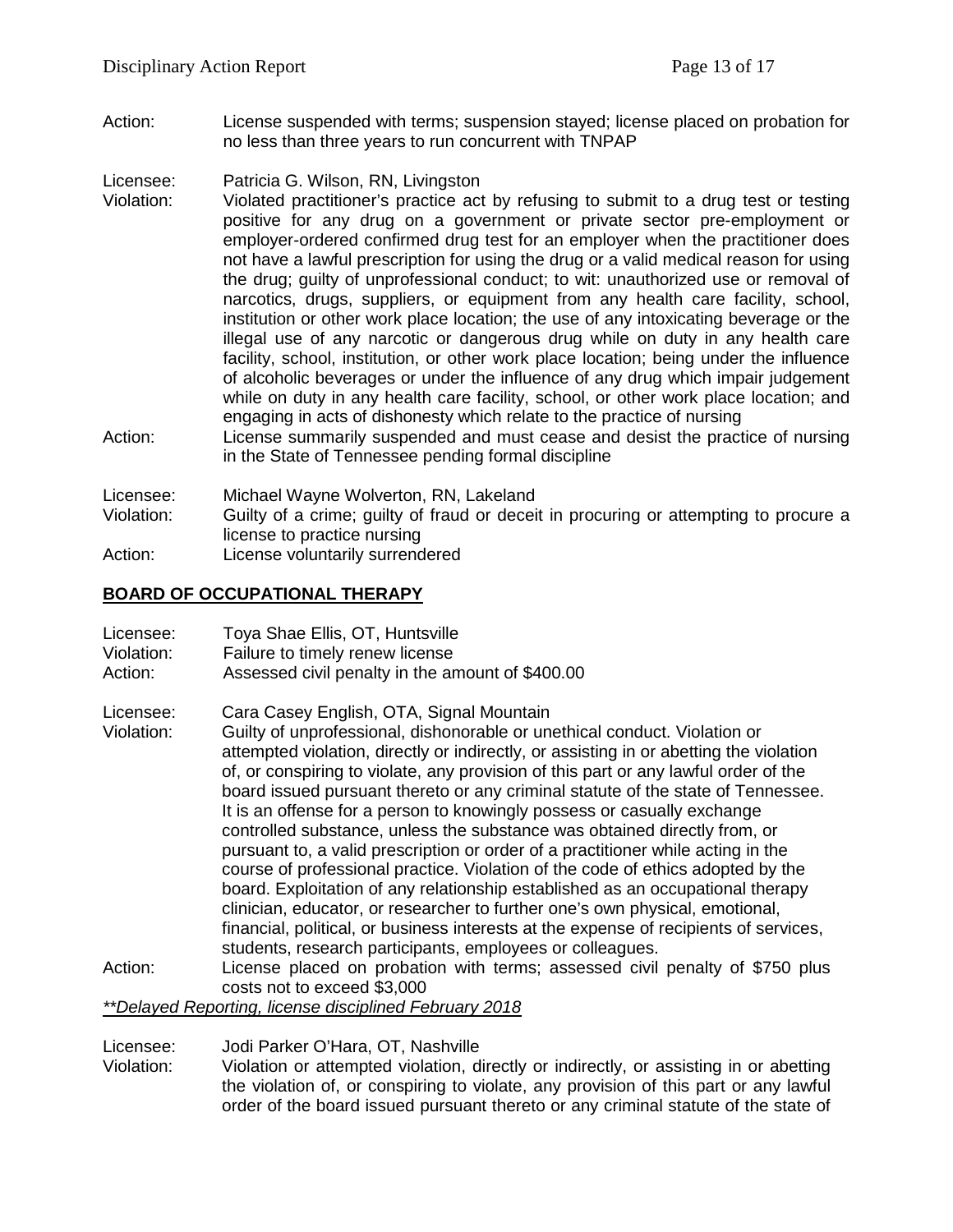Tennessee; no person shall practice occupational therapy or act as an occupational therapy assistant, nor claim to be able to practice occupational therapy or act as an occupational therapy assistant, unless the person holds a license and otherwise complies with the provisions of this part and the rules adopted by the board; occupational therapy is one of the healing arts and as such the practice is restricted to those persons credentialed by the board. Persons engaging in the practice of occupational therapy without being credentialed or expressly exempted by the laws are in violation of division law TCA 63-1-123

Action: License reprimanded; must obtain 10 hours of continuing education on the topic of ethics; assessed civil penalties in the amount of \$1,800.00 plus costs not to exceed \$2,000.00

Licensee: Wendi Lynne Porior, OTA , Spring Hill Violation: Failure to timely renew license and practiced on an expired license Action: Assessed civil penalty in the amount of \$400.00

## **BOARD OF OSTEOPATHIC EXAMINATION**

- Licensee: Bruce Stuart Rubinowicz, DO, Aventura FL
- Violation: Guilty of unprofessional conduct, dishonorable, or unethical conduct; conviction of a felony, conviction of any offense under state or federal drug laws or conviction of any offense involving moral turpitude.
- Action: License placed on probation for three years; must petition for Order of Compliance to lift probation; prohibited from serving or substituting as a supervising physician for duration of probation; must complete the 15 CME credit hour course "PBI Medical Ethics and Professionalism"; assessed civil penalties in the amount of \$1,200.00 plus costs not to exceed \$2,000.00
- Licensee: Kenneth Salhany, DO, Lobelville
- Violation: Violated statutes and rules governing an osteopathic physician's supervision of a certified nurse practitioner. Guilty of unprofessional conduct, dishonorable or unethical conduct. Violation of dispensing, prescribing or otherwise distributing any controlled substance, or any other drug not in the course of professional practice. Violation of violating or attempting to violate, directly, or indirectly, or assisting in or abetting the violation of or conspiring to violate any provision of this chapter.
- Action: License placed on probation for two years; prohibited from serving as a supervising physician or a substitute supervising physician for four years; assessed civil penalties in the amount of \$3,000.00 plus costs not to exceed \$2,000.00

#### **BOARD OF PHARMACY**

Licensee: Kayla B. Arnold, PT, Shelbyville

Violation: Failed to adhere to the board's statutes and rules as follows: Engaging in conduct prohibited or made unlawful by any of the provisions of parts 2-5 of this chapter or any other laws of the state or of the United States relating to drugs or to the practice of pharmacy; been guilty of dishonorable, immoral, unethical or unprofessional conduct; it is unlawful for any person, firm or corporation to possess, sell, barter, or give any (legend) drug… except upon the written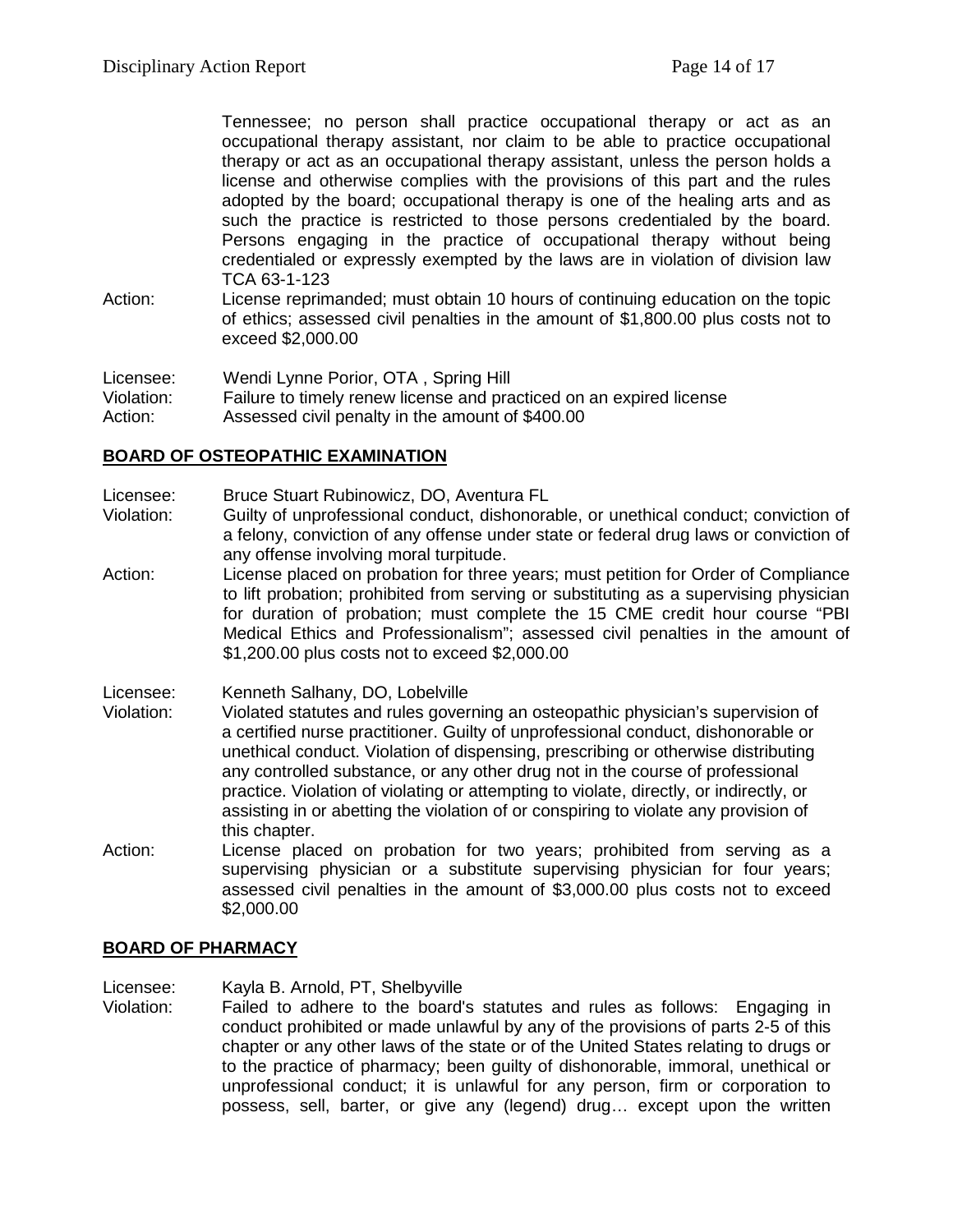prescription[;] it is unlawful for any person, firm or corporation to obtain or attempt to obtain a legend drug…by subterfuge; it is unlawful for any person to have in such person's possession any drug (defined or enumerated) [without] the same having been prescribed…and having been dispensed by a pharmacy [;] and it is unlawful for any person to knowingly or intentionally to… obtain… possession of a controlled substance by… fraud [.] Respondent diverted controlled substances and legend drugs for personal use.

Action: License voluntarily surrendered; plus costs not to exceed \$200.00

Licensee: The Compounding Pharmacy of America #5046, Pharmacy, Knoxville

- Violation: If the allegations of fact were proven true, Respondent would be in violation of the following: Failure to comply with a…duly promulgated rule of the board; all sterile products shall be prepared in compliance with applicable USP standards for pharmaceutical compounding; and noncompliance by a licensee with applicable standards and guidelines, or any other violation of the provisions of this rule shall be considered unprofessional conduct within the meaning of T.C.A. 63-10-305 and a violation of a duly promulgated rule of the Board of **Pharmacy**
- Action: Must be monitored and submit quarterly reports for two years; plus costs not to exceed \$10,000.00

## **BOARD OF RESPIRATORY THERAPY**

| Licensee:  | Jenee Rose Bovee, RCTL RRT, Hixson |
|------------|------------------------------------|
| Violation: | Failure to pay student loan        |
| Action:    | License suspended                  |

| Licensee:  | Ashley Nicole Smith, RCTL RRT, Knoxville        |
|------------|-------------------------------------------------|
| Violation: | Practicing on an expired license                |
| Action:    | Assessed civil penalties in the amount of \$300 |

#### **ABUSE REGISTRY**

| Name:       | Dominique Cooper              |
|-------------|-------------------------------|
| Abuse:      | <b>Physical Abuse</b>         |
| Profession: | <b>Psychiatric Tech</b>       |
| Name:       | <b>John Steven Spears</b>     |
| Abuse:      | Neglect                       |
| Profession: | <b>LPN</b>                    |
| Name:       | Kacie Chilton                 |
| Abuse:      | Misappropriation              |
| Profession: | <b>Residential Technician</b> |
| Name:       | Oluwatosin Iranlowo Agbaje    |
| Abuse:      | Physical                      |
| Profession: | Caregiver                     |
| Name:       | Kathryn A. Blevins            |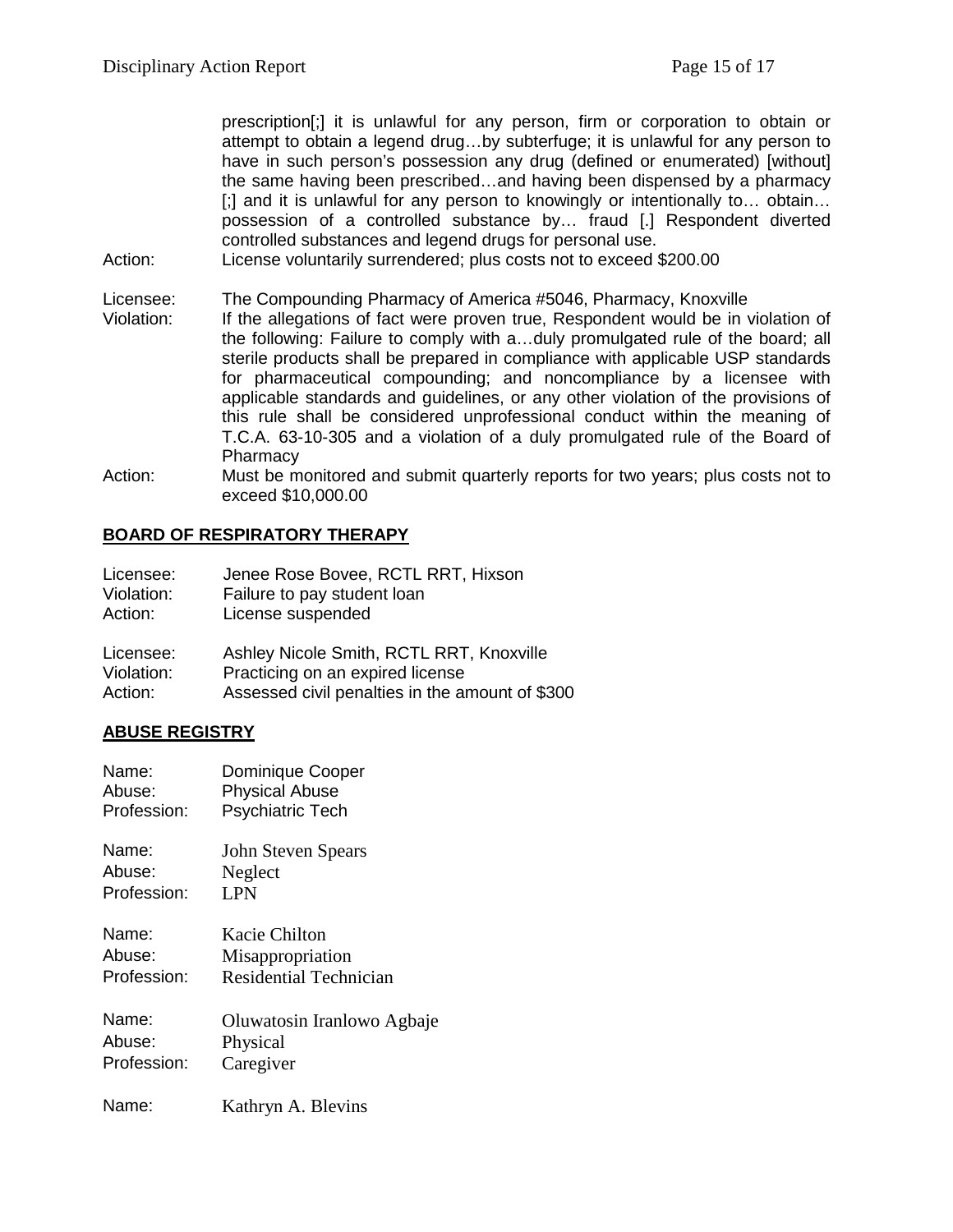| Abuse:      | Exploitation                                        |
|-------------|-----------------------------------------------------|
| Profession: | CNA (Revoked)                                       |
| Name:       | Linnorris Williams                                  |
| Abuse:      | Exploitation                                        |
| Profession: | CNA (Revoked)                                       |
| Name:       | April Stanback                                      |
| Abuse:      | Physical                                            |
| Profession: | <b>Residential Technician</b>                       |
| Name:       | Cliftina K. Jones                                   |
| Abuse:      | Neglect                                             |
| Profession: | CNA (Revoked)                                       |
| Name:       | Cynthia McNair                                      |
| Abuse:      | Exploitation                                        |
| Profession: | Caregiver                                           |
| Name:       | <b>Sharae Lindsey</b>                               |
| Abuse:      | Misappropriation                                    |
| Profession: | Caregiver                                           |
| Name:       | <b>Sarah Conatser</b>                               |
| Abuse:      | Misappropriation                                    |
| Profession: | Caregiver                                           |
| Name:       | Jessica Millsaps                                    |
| Abuse:      | Misappropriation                                    |
| Profession: | Caregiver/Former Pharmacy Tech (previously revoked) |
| Name:       | Jasmine Swain                                       |
| Abuse:      | Physical                                            |
| Profession: | Caregiver                                           |
| Name:       | Frederick McGlothan                                 |
| Abuse:      | Physical/Verbal                                     |
| Profession: | <b>Direct Support Staff</b>                         |
| Name:       | Paul Fuller, Jr.                                    |
| Abuse:      | Exploitation                                        |
| Profession: | Home Manager                                        |